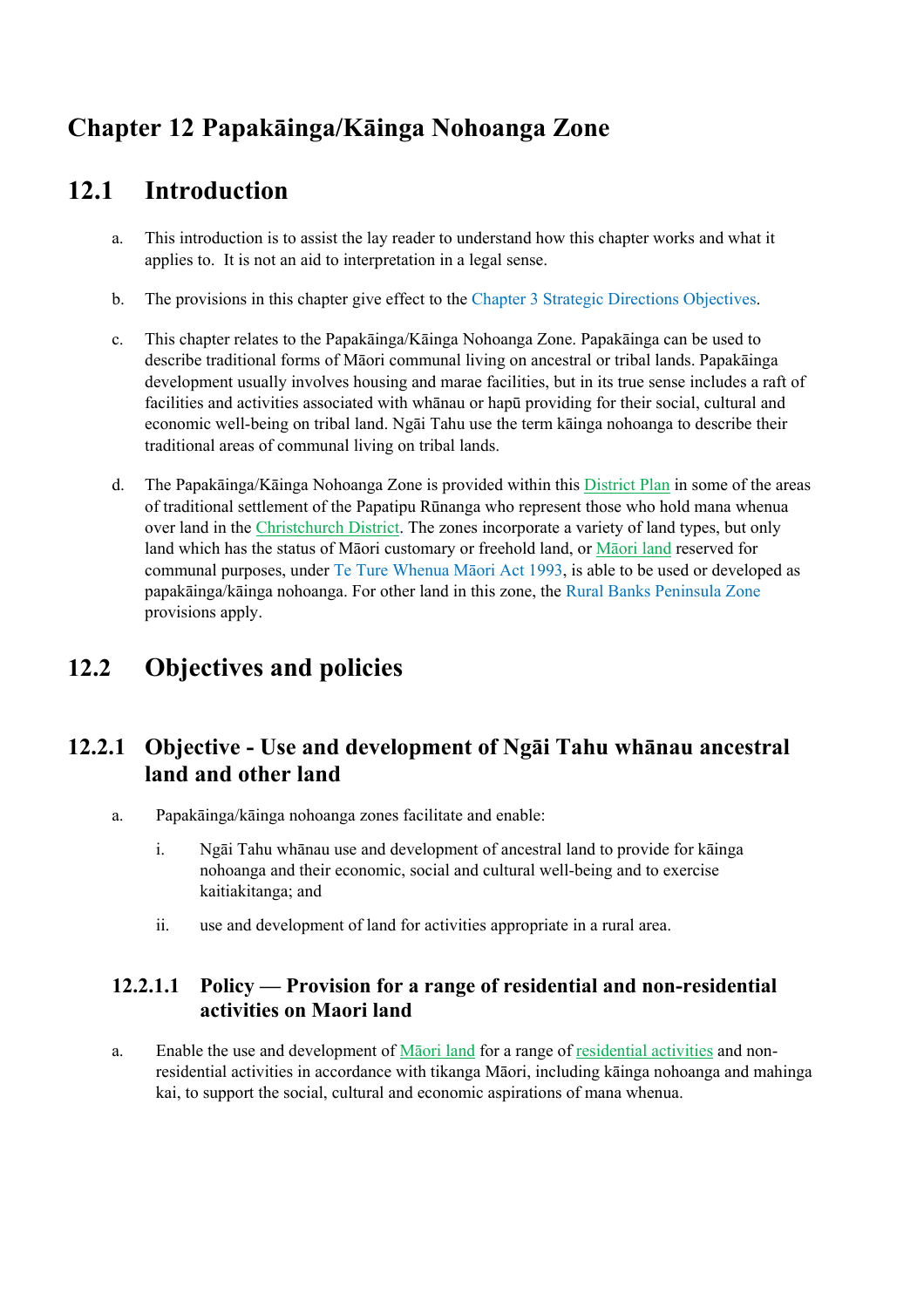### **12.2.1.2 Policy — Sustainable management**

- a. Land use and development is undertaken in a way which ensures:
	- i. integration of land use with infrastructure in a manner appropriate to the site and development;
	- ii. for papakāinga/kāinga nohoanga, the exercise of kaitiakitanga and tikanga Māori, including in the design and layout of buildings, facilities and activities;
	- iii. effects of natural hazards, including land instability and flooding, and potential liquefaction are avoided or mitigated to an acceptable level of risk;
	- iv. maintenance of the privacy and amenity values of adjoining landowners; and
	- v. adverse effects on the environment are remedied or mitigated*.*

### **12.2.1.3 Policy — Future development**

a. Support the application of the Papakāinga/Kāinga Nohoanga Zone in other locations where it enables the use and development of Ngāi Tahu ancestral land for a range of residential activities and non-residential activities in accordance with tikanga Māori, to support the social, cultural and economic well-being of Ngāi Tahu whānui.

### **12.2.1.4 Policy — Rural activities**

a. Enable rural activities on any land in a manner that is consistent with the Rural Banks Peninsula Zone provisions.

### **12.2.1.5 Policy — Integrated approach to development**

a. On Māori land, encourage an integrated approach to the development of land, including through the use of a co-ordinated development plan, if required, for papakāinga/kāinga nohoanga developments that are larger scale or require multiple land use consents.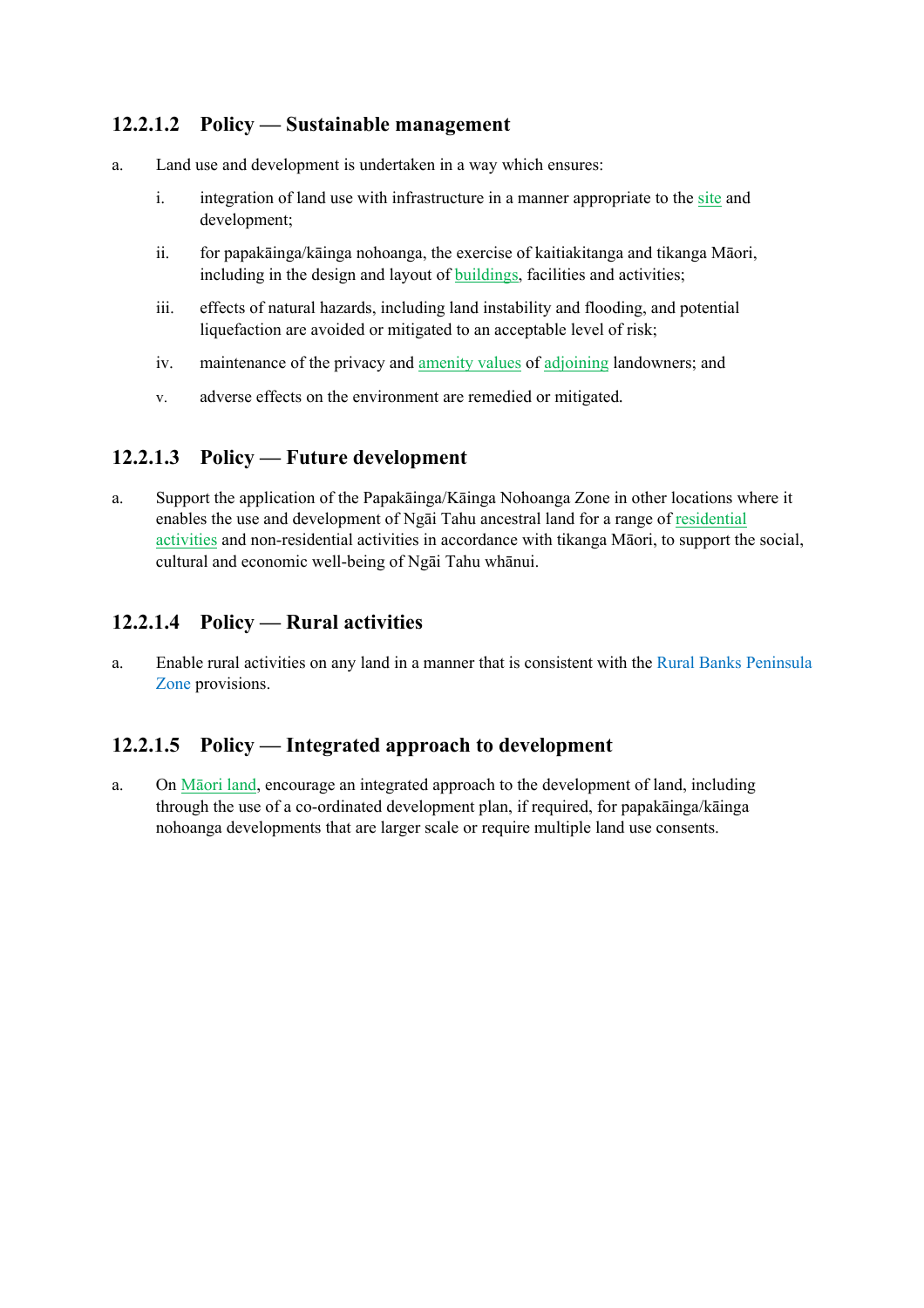# **12.3 How to interpret and apply the rules**

- a. The rules that apply to activities in the Papakāinga/Kāinga Nohoanga Zone are contained in the tables (including activity specific standards) within:
	- i. Rule 12.4 Māori land
	- ii. Rule 12.4.2 Built form standards Māori land; and
	- iii. Rule  $12.4.3$  Other land.
- b. The activity status tables and standards in the following chapters as specified also apply to activities on Māori land within the Papakāinga/Kāinga Nohoanga Zone:
	- **4** Hazardous Substances and Contaminated Land;
	- **5** Natural Hazards;
	- **6** Only the following provisions (except as modified by the rules in this chapter) in the General Rules and Procedures Chapter apply:
		- a. Rule 6.1 Noise;
		- b. Rule 6.3 Outdoor Lighting and Glare;
		- c. Rule 6.6 Water Body Setbacks; and
		- d. Rule 6.8 Signs.
	- **7** Only the following provisions (except as modified by the rules in this chapter) in the Transport Chapter apply,:
		- a. Rule 7.4.2.1 P7 Access design;
		- b. Rule 7.4.2.1 P8 Vehicle crossings;
		- c. Rule 7.4.2.1 P9 Location of buildings and access in relation to road/rail crossings; and
		- d. Rule 7.4.2.1 P10 High trip generators.
	- **8** Subdivision, Development and Earthworks;
	- **9** Natural and Cultural Heritage, (except as modified by the rules in this chapter); and
	- **11** Utilities and Energy.
- c. The activity status tables and standards in the following chapters also apply to activities on other land within the Papakāinga/Kāinga Nohoanga Zone:
	- **4** Hazardous Substances and Contaminated Land;
	- **5** Natural Hazards;
	- **6** General Rules and Procedures;
	- **7** Transport;
	- **8** Subdivision, Development and Earthworks;
	- **9** Natural and Cultural Heritage; and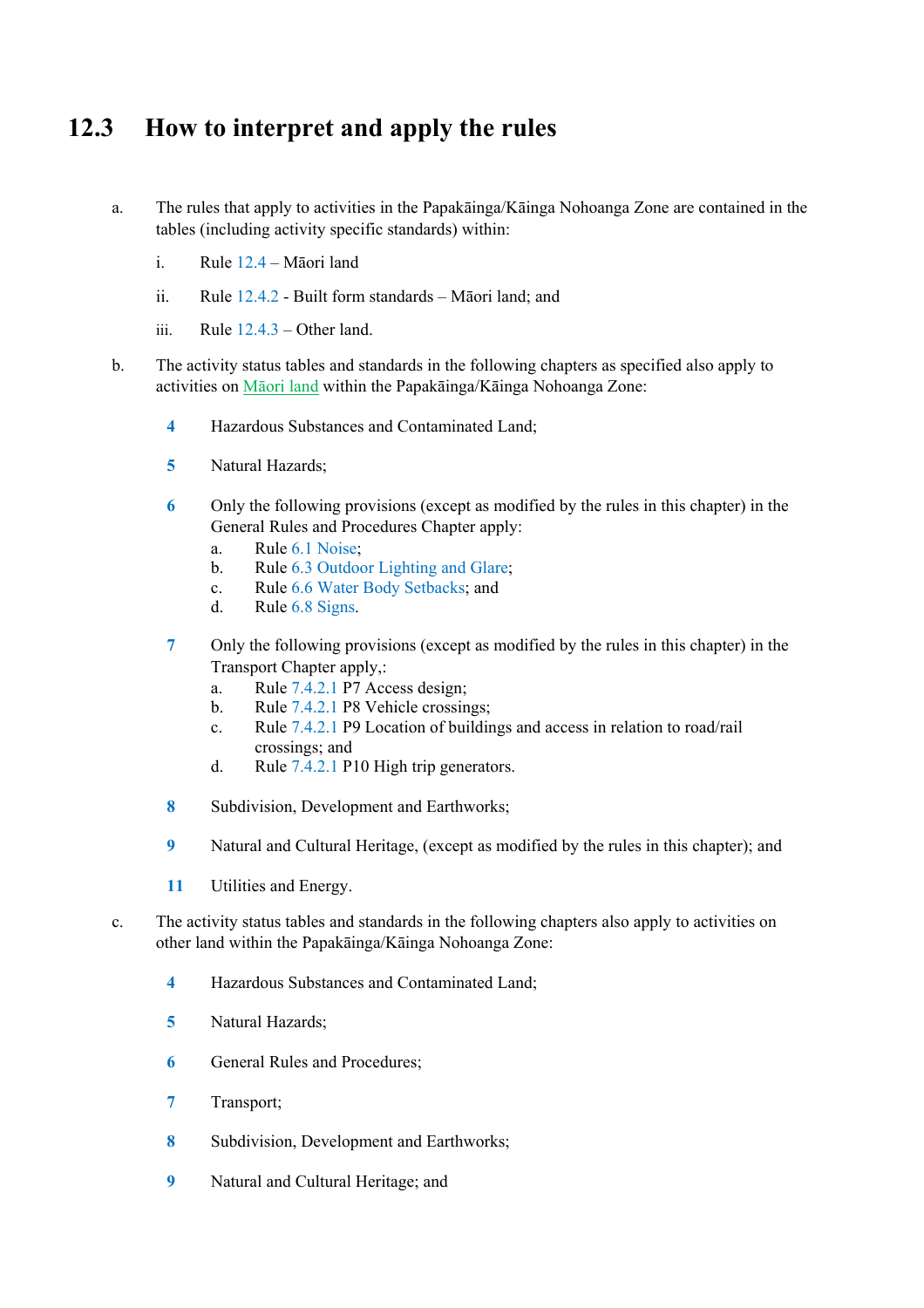**11** Utilities and Energy.

# **12.4 Rules – Maori Land**

# **12.4.1 Activity status tables — Māori land**

### **12.4.1.1 Permitted activities**

- a. On land which is held as Māori land, the activities listed below are permitted activities in the Papakāinga / Kāinga Nohoanga Zone if they meet the activity specific standards set out in the following table and the built form standards in Rule 12.4.2.
- b. Activities may also be controlled, restricted discretionary, discretionary, non-complying or prohibited as specified in Rules 12.4.1.2, 12.4.1.3, 12.4.1.4, 12.4.1.5 and 12.4.1.6.

| <b>Activity</b> |                                                                                                                                                                              | <b>Activity specific standards</b>                       |
|-----------------|------------------------------------------------------------------------------------------------------------------------------------------------------------------------------|----------------------------------------------------------|
| <b>P1</b>       | Marae complexes, including wharenui, wharekai, manuhiri<br>noho (guest accommodation with or without tariff) and<br>associated accessory buildings                           | Nil                                                      |
| P <sub>2</sub>  | Residential activity, including minor residential units, and<br>kaumātua units                                                                                               | Nil                                                      |
| P <sub>3</sub>  | Home occupation                                                                                                                                                              | Nil                                                      |
| <b>P4</b>       | Relocation of, or repairs, replacement and/or additions to<br>residential units                                                                                              | Nil                                                      |
| <b>P5</b>       | Community activities and associated facilities, including<br>whare hauora (health care facilities)                                                                           | Nil                                                      |
| <b>P6</b>       | Kōhanga reo (preschool) and kura kaupapa (education<br>activity and facilities)                                                                                              | Nil                                                      |
| P7              | Hākinakina (recreation activities and facilities)                                                                                                                            | Nil                                                      |
| P <sub>8</sub>  | Ahuwhenua (farming) including huawhenua (horticulture),<br>rural produce manufacturing and existing forestry                                                                 | Nil                                                      |
| P <sub>9</sub>  | Urupā                                                                                                                                                                        | Nil                                                      |
| P <sub>10</sub> | Whare hoko (convenience activities), including rural produce<br>retail and arumoni (commercial services), including<br>veterinary care facilities and rural tourism activity | a. Maximum of<br>$100m^2$ GLFA per business.             |
| <b>P11</b>      | Office                                                                                                                                                                       | Maximum of<br>a.<br>100m <sup>2</sup> GLFA per business. |
| P <sub>12</sub> | Mākete (markets)                                                                                                                                                             | a. Not exceeding one event<br>per week.                  |
| P <sub>13</sub> | <b>Farm buildings</b>                                                                                                                                                        | Nil                                                      |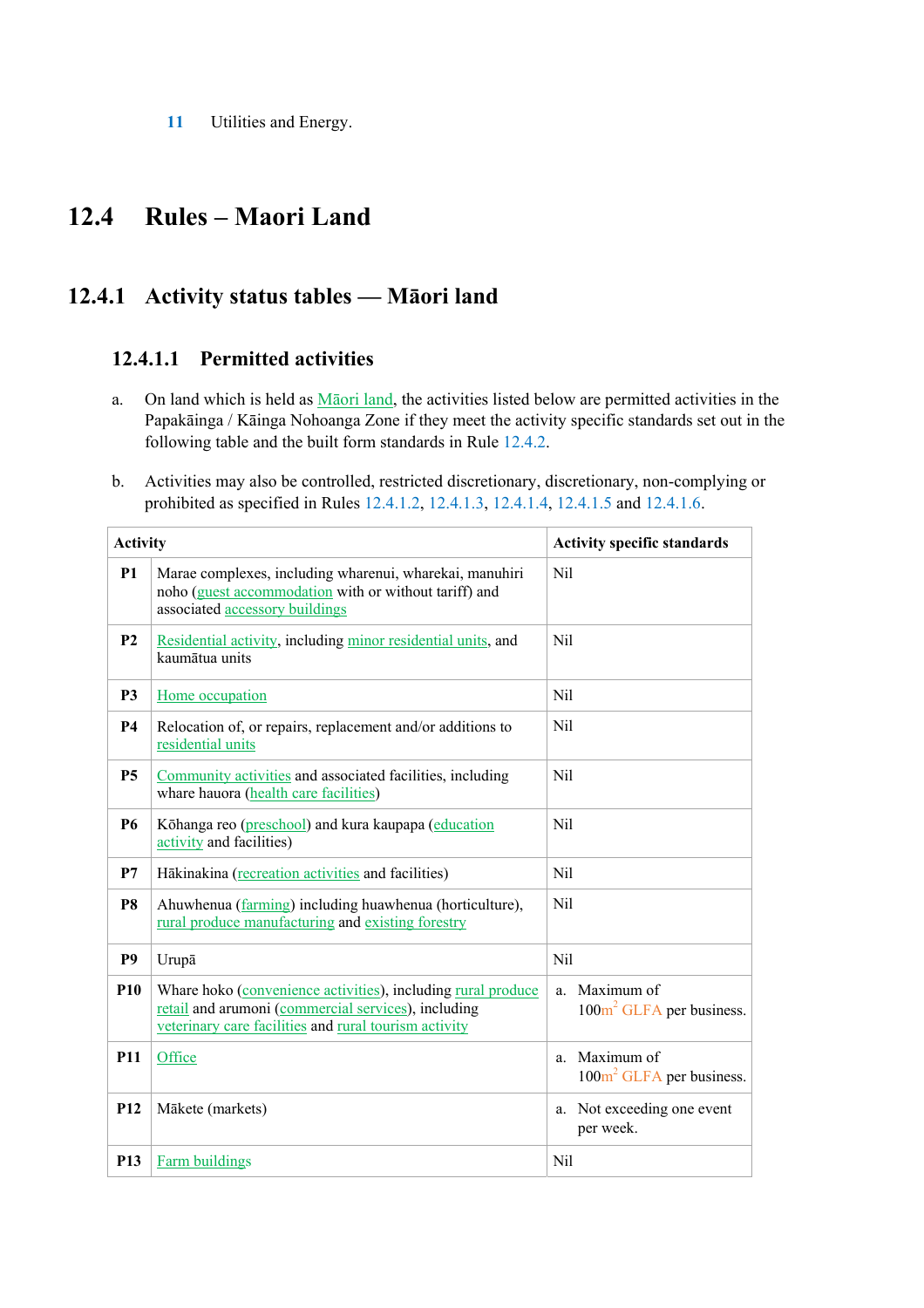| <b>Activity</b> |                                                                                                                                                            | <b>Activity specific standards</b>                                                                |
|-----------------|------------------------------------------------------------------------------------------------------------------------------------------------------------|---------------------------------------------------------------------------------------------------|
| <b>P14</b>      | Conservation activities, including new access tracks                                                                                                       | Nil                                                                                               |
| <b>P15</b>      | Farm stay                                                                                                                                                  | Nil                                                                                               |
| <b>P16</b>      | <b>Emergency service facilities</b>                                                                                                                        | Nil                                                                                               |
| <b>P17</b>      | <u>Heli-landing</u> area                                                                                                                                   | Shall be located on a<br>$\mathbf{a}$<br>minimum nominated land<br>area of $3,000$ $\text{m}^2$ . |
| <b>P18</b>      | Flood protection activities, including planting of exotic trees,<br>earthworks and structures, undertaken by the Council or<br>Canterbury Regional Council | Nil                                                                                               |
| <b>P19</b>      | <b>Public amenities</b>                                                                                                                                    | a Maximum of<br>100m <sup>2</sup> GLFA per building.                                              |
| <b>P20</b>      | Mahinga kai                                                                                                                                                | Nil                                                                                               |

## **12.4.1.2 Controlled activities**

- a. On land which is held as Māori land, the activities listed below are controlled activities.
- b. Discretion to impose conditions is restricted to the matters over which control is reserved, as set out in the following table.

| <b>Activity</b> |                |                                                                                                                                                                                                                 | The Council's control shall be<br>limited to the following matters                                                                           |  |
|-----------------|----------------|-----------------------------------------------------------------------------------------------------------------------------------------------------------------------------------------------------------------|----------------------------------------------------------------------------------------------------------------------------------------------|--|
| C1              | a.             | Any activity listed in Rule $12.4.1.1$ P1 – P7, P10 – P13,<br>P15 - P17 or P19, including associated access tracks,<br>within either of the following Banks Peninsula<br><b>Outstanding Natural Landscapes:</b> | Mitigation of adverse effects on<br>a.<br>the qualities of the Outstanding<br>Natural Landscape with respect<br>to:                          |  |
|                 |                | ONL 2.0 (Rāpaki Ōhinetahi / Governors Bay<br>$\mathbf{i}$ .<br>Summits - Ōtaranui ki Ōmawete); or                                                                                                               | i.<br>the reflectivity and colour<br>of building materials; and                                                                              |  |
|                 |                | ii.<br>ONL 6.4 (Port Levy/Koukourārata - Eastern Summits<br>- Kākānui ki Ngārara).                                                                                                                              | ii.<br>landscaping and planting<br>to integrate with                                                                                         |  |
|                 |                | that meets the activity specific standards for that activity in<br>Rule 12.4.1.1 and the built form standards in Rule 12.4.2.                                                                                   | indigenous vegetation<br>where present.                                                                                                      |  |
|                 | b.             | For the avoidance of doubt, the provisions in Rule $9.2.4$ do<br>not apply to this activity.                                                                                                                    | b. No mitigation is to be applied to<br>aspects of <b>buildings</b> or activities                                                            |  |
|                 | $\mathbf{c}$ . | Any application arising from this rule shall not be limited<br>or publicly notified.                                                                                                                            | that are culturally fundamental<br>(e.g. wharenui).                                                                                          |  |
| C <sub>2</sub>  | a.             | Any activity listed in Rule $12.4.1.1$ P1 – P7, P10 – P13,<br>P15 - P17 and P19, including associated access tracks,<br>within either of the following Areas of At Least High<br>Natural Character:             | Mitigation of adverse effects on<br>a.<br>the qualities of the Area of At<br>Least High Natural Character in<br>the Coastal Environment with |  |
|                 |                | HNC 2.0 (Rāpaki - Ōhinetahi / Governors Bay<br>$\mathbf{i}$ .<br>Coastline - Taukahara and Ōtūherekio); or                                                                                                      | respect to:<br>i.<br>the reflectivity and colour                                                                                             |  |
|                 |                | ii.<br>HNC 22.0 (Wainui Coastline).                                                                                                                                                                             | of <b>building</b> materials; and                                                                                                            |  |
|                 |                | that meets the activity specific standards for that activity                                                                                                                                                    | landscaping and planting<br>ii.                                                                                                              |  |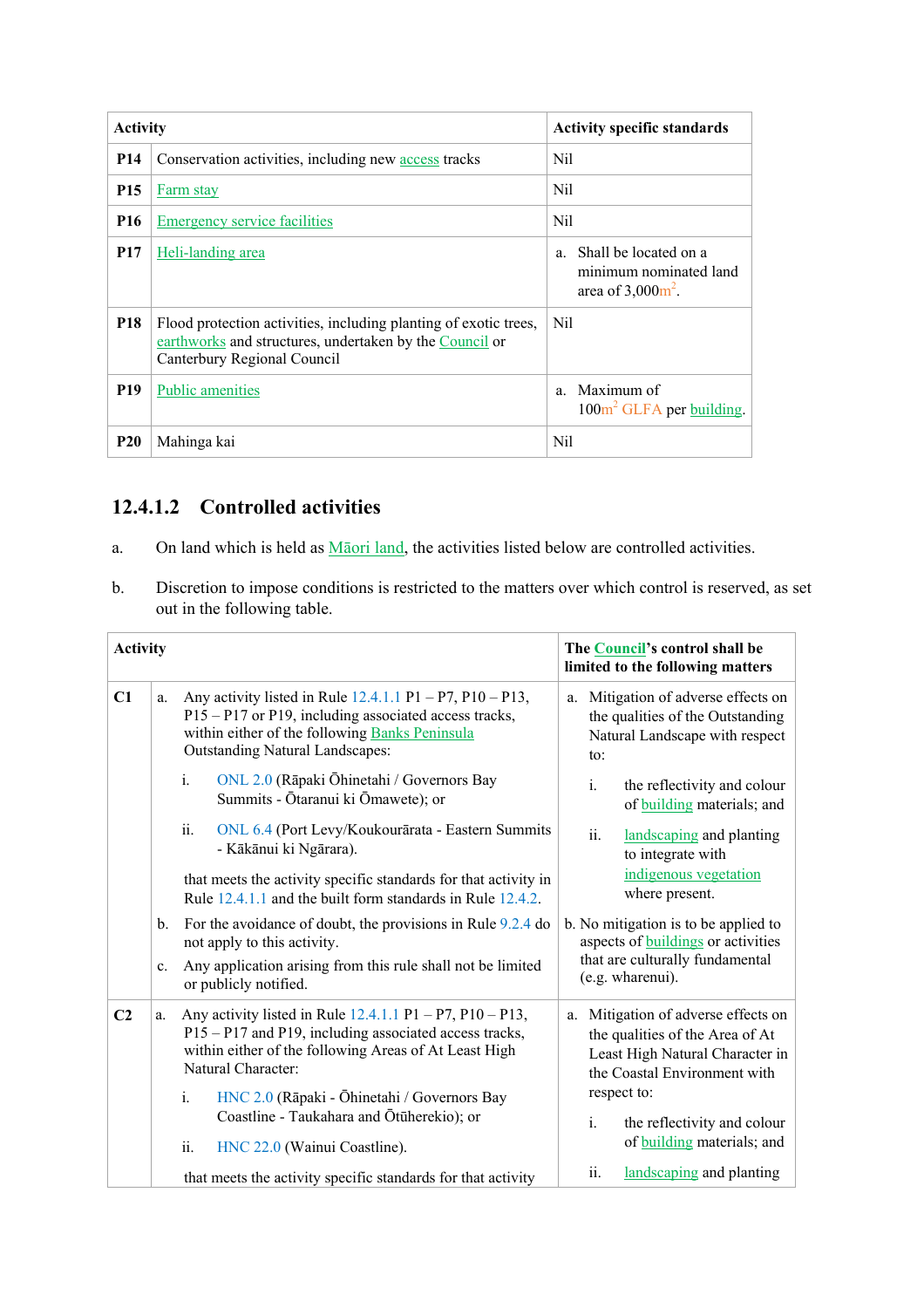| <b>Activity</b> |    |                                                                                         | The Council's control shall be<br>limited to the following matters                                                                |
|-----------------|----|-----------------------------------------------------------------------------------------|-----------------------------------------------------------------------------------------------------------------------------------|
|                 |    | and the built form standards in Rule 12.4.2.                                            | to integrate with                                                                                                                 |
|                 | b. | For the avoidance of doubt, the provisions in $9.2.6$ do not<br>apply to this activity. | indigenous vegetation<br>where present.                                                                                           |
|                 | c. | Any application arising from this rule shall not be limited<br>or publicly notified.    | b. No mitigation is to be applied to<br>aspects of buildings or activities<br>that are culturally fundamental<br>(e.g. wharenui). |

# **12.4.1.3 Restricted discretionary activities**

- a. On land which is held as **Maori land**, the activities listed below are restricted discretionary activities.
- b. Discretion to grant or decline consent and impose conditions is restricted to the matters of discretion set out in in the following table.

| <b>Activity</b> |                                                                                                                                                                                                                                                                                                                                                                                                                                   | The Council's discretion shall be<br>limited to the following matters                                                                                                                                                                                                                                                                                                                     |
|-----------------|-----------------------------------------------------------------------------------------------------------------------------------------------------------------------------------------------------------------------------------------------------------------------------------------------------------------------------------------------------------------------------------------------------------------------------------|-------------------------------------------------------------------------------------------------------------------------------------------------------------------------------------------------------------------------------------------------------------------------------------------------------------------------------------------------------------------------------------------|
| RD1             | Any activity listed in Rule $12.4.1.1$ P1 – P20 or Rule<br>a.<br>12.4.1.2 C1 or C2 that does not meet one or more of<br>the activity specific standards.<br>Any application arising from this rule will not require<br>b.<br>written approvals and shall not be limited or publicly<br>notified.                                                                                                                                  | Traffic generation and access –<br>a.<br>Rule 12.5.6.<br>b. Scale of non-residential business<br>activity – Rule $12.5.7$ .<br>The relevant matters of control for<br>$\mathbf{c}$ .<br>C1 and C2 for that activity.                                                                                                                                                                      |
| RD2             | Any activity listed in Rule $12.4.1.1$ P1 – P20 or Rule<br>a.<br>12.4.1.2 C1 or C2 that does not meet one or more of<br>the built form standards in Rule 12.4.2.<br>Advice note:<br>1.<br>Refer to relevant built form standard for provision<br>regarding notification and written approval.                                                                                                                                     | As relevant to the built form<br>a.<br>standard that is not met:<br>i.<br>Internal boundary setback -<br>Rule 12.5.1<br>ii.<br>Road boundary setback - Rule<br>12.5.2<br>iii.<br>Building height – Rule 12.5.3<br>Coverage – Rule 12.5.4<br>iv.<br>Water supply for firefighting<br>V.<br>$-$ Rule 12.5.5<br>The relevant matters of<br>vi.<br>control for C1 and C2 for that<br>activity |
| RD3             | Any activity that is otherwise specified as a<br>a.<br>controlled, restricted discretionary, discretionary or<br>non-complying activity in any of:<br>i.<br>Sub-chapter $6.1$ , $6.3$ and $6.6$ ; or<br>Chapter 7 in relation to activities that require<br>ii.<br>resource consent due to inability to comply with<br>permitted activity Rule 7.4.2.1 P7, P8, P9 or<br>$P10$ ;<br>For the avoidance of doubt, the activity<br>b. | a. Relevant matters of control or<br>discretion in Chapters 6 and 7 for<br>that activity.<br>b. Relevant objectives and policies in<br>Chapters 6 and 7 for that activity.<br>c. In those cases where no subdivision<br>consent has been sought, whether a<br>co-ordinated development plan,                                                                                              |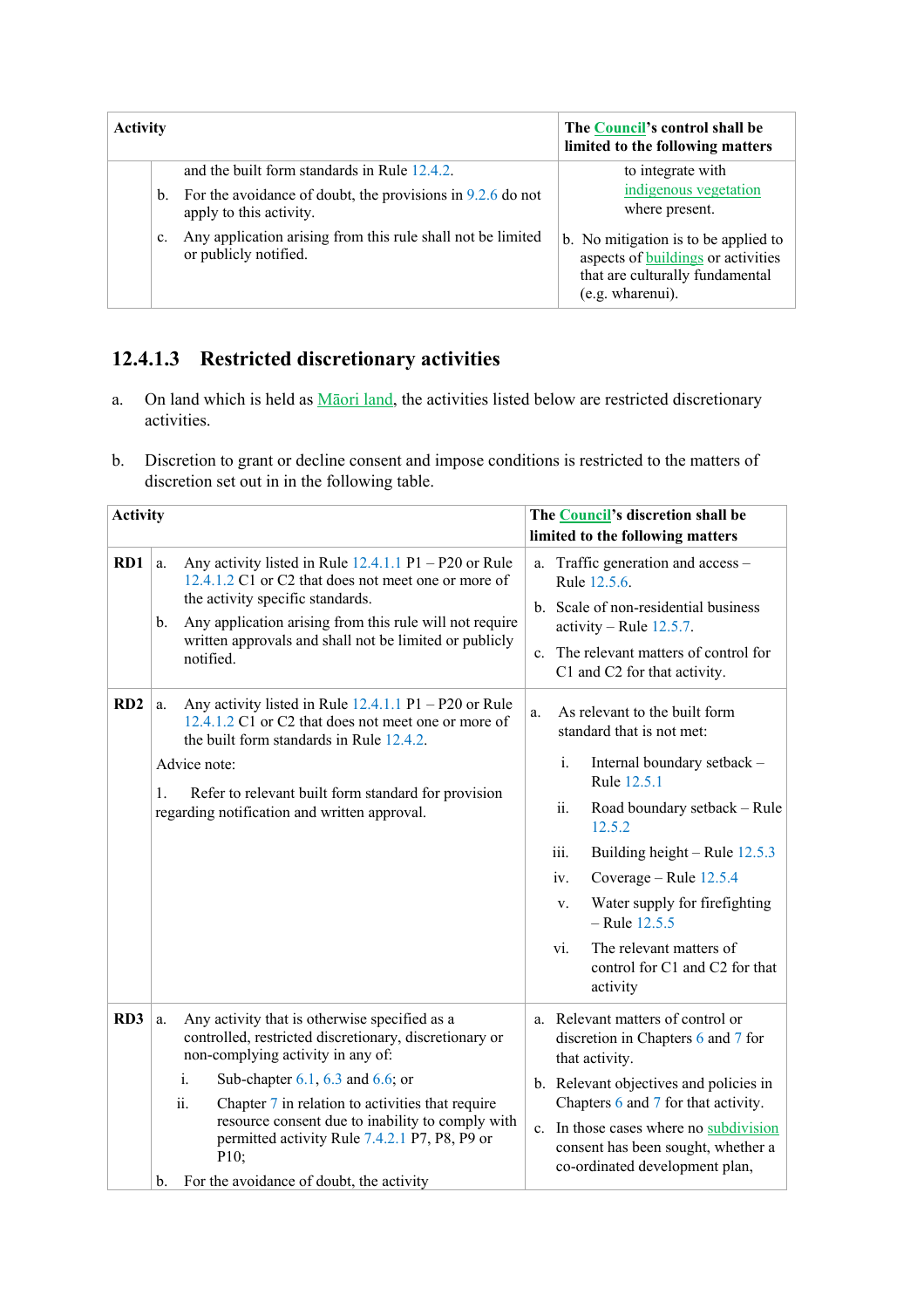| <b>Activity</b> |    |                                                                                                                                                                                                | The Council's discretion shall be                                                                                  |
|-----------------|----|------------------------------------------------------------------------------------------------------------------------------------------------------------------------------------------------|--------------------------------------------------------------------------------------------------------------------|
|                 |    |                                                                                                                                                                                                | limited to the following matters                                                                                   |
|                 |    | classifications in the specified chapters as set out<br>above do not apply to an activity under this rule.                                                                                     | including any staging, is required in<br>order to address matters that would                                       |
|                 | c. | For any application arising from Sub-chapter $6.1, 6.3$<br>and 6.6 and Chapter 7, the related rules concerning<br>public or limited notification of applications apply.                        | otherwise have been addressed in a<br>subdivision consent.                                                         |
|                 | d. | In all other cases, any application arising from this<br>rule shall not be limited or publicly notified                                                                                        |                                                                                                                    |
| RD4             | a. | Any activity that is otherwise listed as a controlled,<br>restricted discretionary or discretionary activity in<br>sub-chapter 6.8.                                                            | a. Relevant matters of control or<br>discretion in Chapter 6 for that<br>activity.                                 |
|                 | b. | For the avoidance of doubt, the activity<br>classifications in sub-chapter $6.8$ do not apply to an<br>activity under this rule.                                                               | b. Relevant objectives and policies in<br>Chapter 6 for that activity.                                             |
|                 | c. | Any application arising from this rule shall not be<br>limited or publicly notified.                                                                                                           |                                                                                                                    |
| RD <sub>5</sub> |    | Boarding of domestic animals, equestrian facilities or<br>intensive farming.                                                                                                                   | a. Relevant matters of discretion in<br>12.5 for that activity.                                                    |
|                 |    |                                                                                                                                                                                                | b. Intensive farming, equestrian<br>facilities and boarding of domestic<br>animals - Rule 17.11.2.3.               |
| RD <sub>6</sub> |    | <b>Plantation forestry</b>                                                                                                                                                                     | a. Plantation forestry - Rule 17.11.2.4.                                                                           |
| RD7             | a. | Any plantation forestry that is otherwise specified as<br>a non-complying activity in Rule 9.2.4.1 within either<br>of the following <b>Banks Peninsula</b> Outstanding<br>Natural Landscapes: | a. Plantation forestry - Rule 17.11.2.4.<br>b. Outstanding natural features and<br>landscapes $-$ Rule $9.2.8.1$ . |
|                 |    | i.<br>ONL 2.0 (Rāpaki Ōhinetahi / Governors Bay<br>Summits - Ōtaranui ki Ōmawete); or                                                                                                          |                                                                                                                    |
|                 |    | ii.<br>ONL 6.4 (Port Levy/Koukourārata - Eastern<br>Summits - Kākānui ki Ngārara).                                                                                                             |                                                                                                                    |
|                 | b. | For the avoidance of doubt, the activity<br>classifications in Rule 9.2.4.1 do not apply to an<br>activity under this rule.                                                                    |                                                                                                                    |
| RD <sub>8</sub> | a. | Any plantation forestry that is otherwise specified as<br>a non-complying activity in Rule 9.2.6.1 within either<br>of the following Areas of At Least High Natural<br>Character:              | a. Plantation forestry - Rule 17.11.2.4.<br>b. Natural character in the coastal<br>environment – Rule $9.2.8.3$ .  |
|                 |    | HNC 2.0 (Rāpaki - Ōhinetahi / Governors Bay<br>i.<br>Coastline - Taukahara and Ōtūherekio); or                                                                                                 |                                                                                                                    |
|                 |    | HNC 22.0 (Wainui Coastline).<br>ii.                                                                                                                                                            |                                                                                                                    |
|                 | b. | For the avoidance of doubt, the activity<br>classifications in Rule 9.2.6.1 do not apply to an<br>activity under this rule.                                                                    |                                                                                                                    |

# **12.4.1.4 Discretionary activities**

a. On land which is held as **Maori land**, the activities listed below are discretionary activities.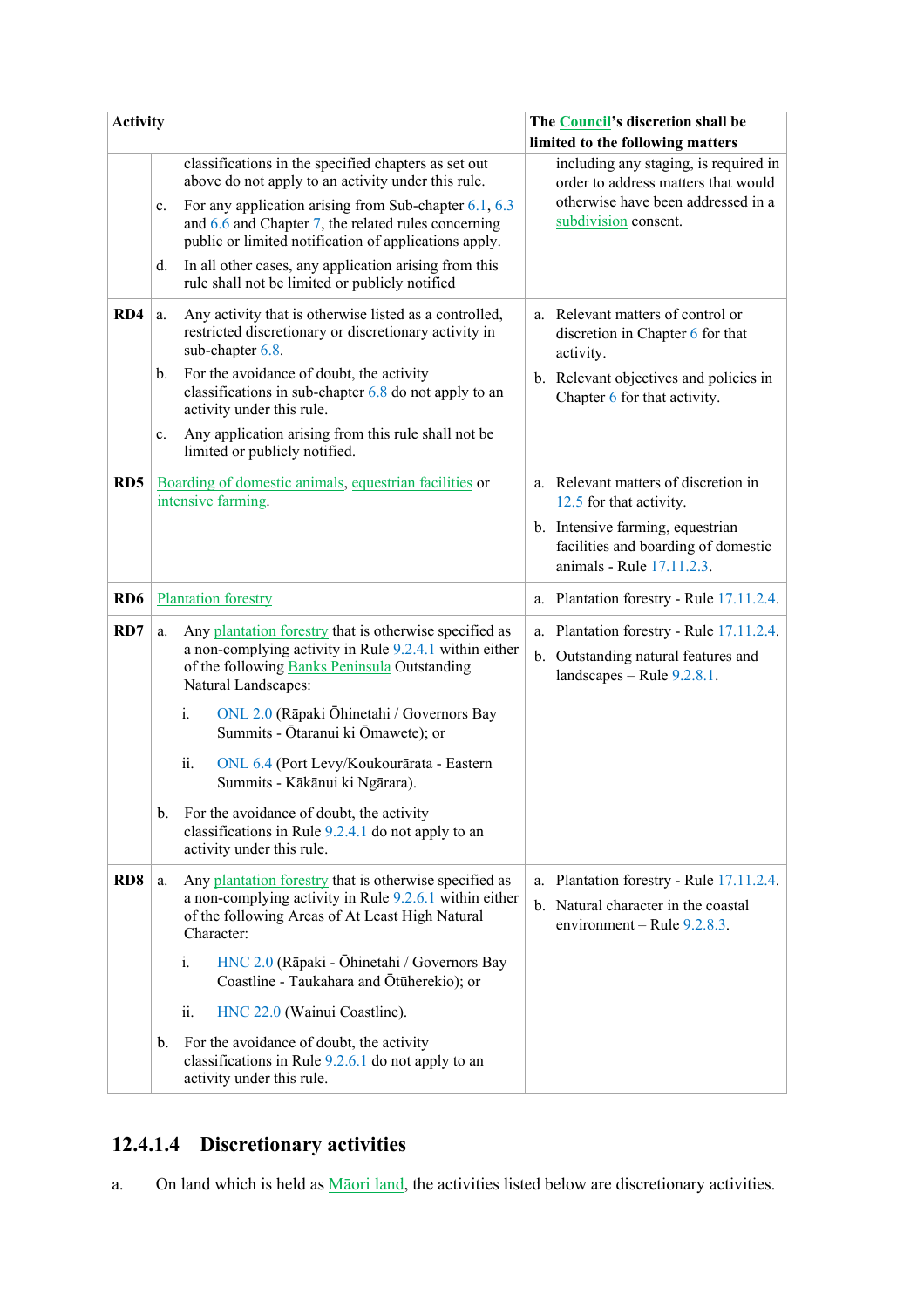|                |                                                                                                                                       | <b>Activity</b>                                                                                                                                    |  |
|----------------|---------------------------------------------------------------------------------------------------------------------------------------|----------------------------------------------------------------------------------------------------------------------------------------------------|--|
| D <sub>1</sub> | Any other activity not provided for as a permitted, controlled or restricted discretionary, non-<br>complying or prohibited activity. |                                                                                                                                                    |  |
| D2             | a.                                                                                                                                    | Any quarry specified as a non-complying activity in Rule 9.2.4.1 within either of the<br>following Banks Peninsula Outstanding Natural Landscapes: |  |
|                |                                                                                                                                       | $\mathbf{i}$ .<br>ONL 2.0 (Rāpaki Ōhinetahi / Governors Bay Summits - Ōtaranui ki Ōmawete); or                                                     |  |
|                |                                                                                                                                       | ii.<br>ONL 6.4 (Port Levy / Koukourārata - Eastern Summits - Kākānui ki Ngārara).                                                                  |  |
|                | $\mathbf{b}$ .                                                                                                                        | For the avoidance of doubt, the activity classification in the specified rule set out above<br>does not apply to an activity under this rule.      |  |
| D <sub>3</sub> | a.                                                                                                                                    | Any quarry specified as a non-complying activity in Rule 9.2.6.1 within either of the<br>following Areas of At Least High Natural Character:       |  |
|                |                                                                                                                                       | $i$ .<br>HNC 2.0 (Rāpaki - Ōhinetahi / Governors Bay Coastline - Taukahara and Otūherekio);<br><sub>or</sub>                                       |  |
|                |                                                                                                                                       | ii.<br>HNC 22.0 (Wainui Coastline).                                                                                                                |  |
|                |                                                                                                                                       | b. For the avoidance of doubt, the activity classification in the specified rule set out above<br>does not apply to an activity under this rule.   |  |

### **12.4.1.5 Non-complying activities**

There are no non-complying activities

### **12.4.1.6 Prohibited activities**

There are no prohibited activities

# **12.4.2 Built form standards — Māori land**

#### **12.4.2.1 Internal boundary setback**

- a. The minimum setback from internal boundaries for buildings and structures shall be 10 metres and shall apply at the legal boundary of any property where it adjoins another property which is not held in the same ownership or used for the same development.
- b. Any application arising from this rule shall not be publicly notified and may be limited notified only to directly abutting land owners (where the consent authority considers this is required, and absent written approval).

### **12.4.2.2 Road boundary setback**

a. The minimum setback distance for any building from the road boundary shall be 15 metres.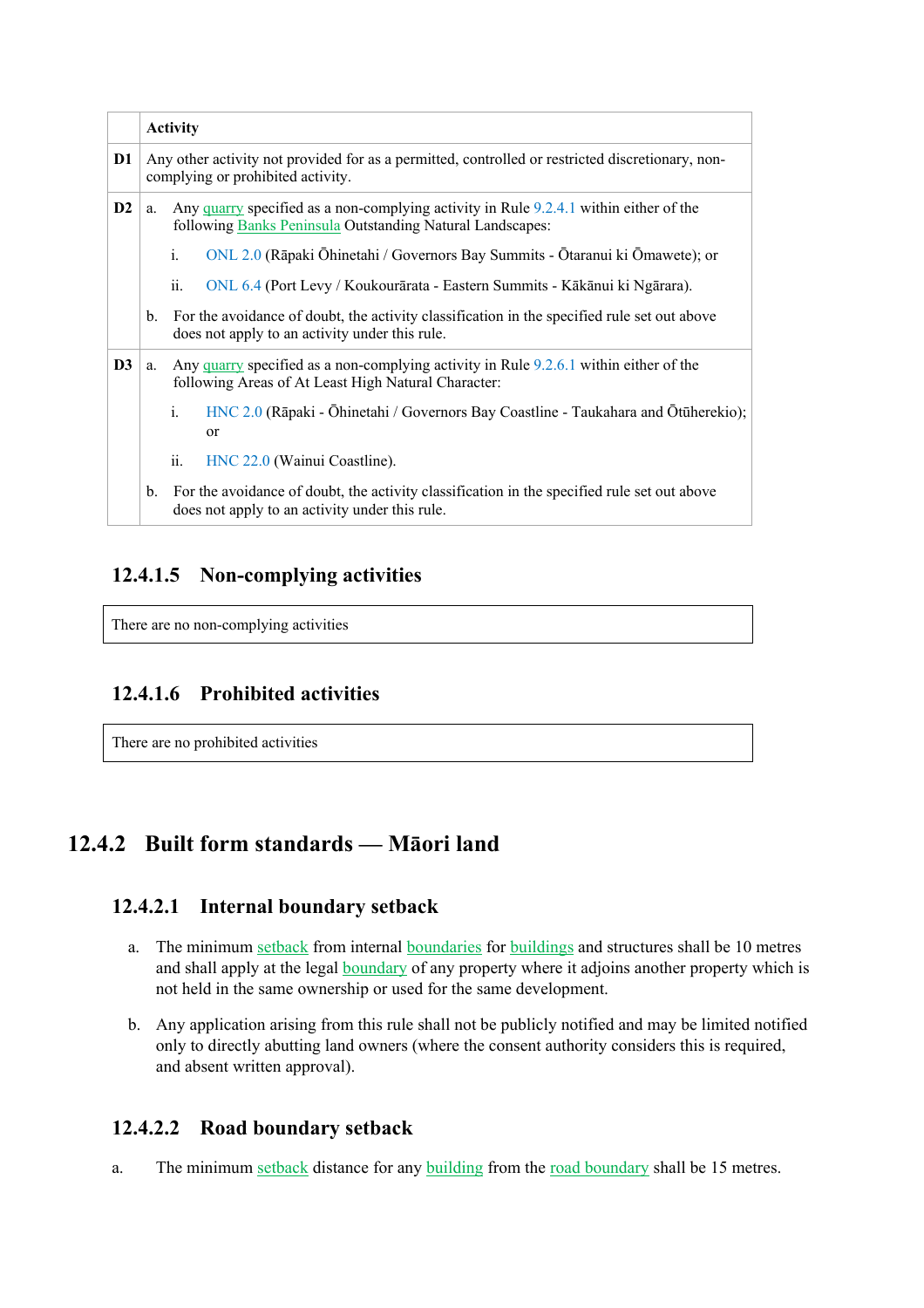b. Any application arising from this rule shall not be publicly notified and may be limited notified only to directly abutting land owners (where the consent authority considers this is required, and absent written approval).

## **12.4.2.3 Building height**

- a. The maximum height of any building shall be 9 metres. This standard shall not apply to art, carvings or other cultural symbols fixed to Māori land or to buildings on Māori land.
- b. Any application arising from this rule shall not be publicly notified and may be limited notified only to directly abutting land owners (where the consent authority considers this is required, and absent written approval).

### **12.4.2.4 Maximum coverage**

- a. The maximum percentage of net site area covered by buildings shall be 35%.
- b. Any application arising from this rule shall not be publicly notified and may be limited notified only to directly abutting land owners (where the consent authority considers this is required, and absent written approval).

### **12.4.2.5 Water supply for firefighting**

- a. Provision for sufficient water supply and access to water supplies for firefighting shall be made available to all buildings (excluding accessory buildings that are not habitable buildings) via Council's urban reticulated system (where available) in accordance with the New Zealand Fire Service Firefighting Water Supplies Code of Practice (SNZ PAS: 4509:2008).
- b. Where a reticulated water supply compliant with SNZ PAS:4509:2008 is not available, or the only supply available is the controlled restricted rural type water supply which is not compliant with SNZ PAS:4509:2008, water supply and access to water supplies for firefighting shall be in accordance with the alternative firefighting water sources provisions of SNZ PAS 4509:2008.
- c. Any application arising from this rule shall not be publicly notified and shall, absent written approval, be limited notified only to the New Zealand Fire Service Commission.

## **12.4.3 Activity status — other land**

a. In the Papakāinga /Kāinga Nohoanga Zone, on land which is not held as Māori Land, the rules applicable to the Rural Banks Peninsula Zone apply.

Advice note:

1. The built form standards in Rule 12.4.2 do not apply to Rule 12.3.4.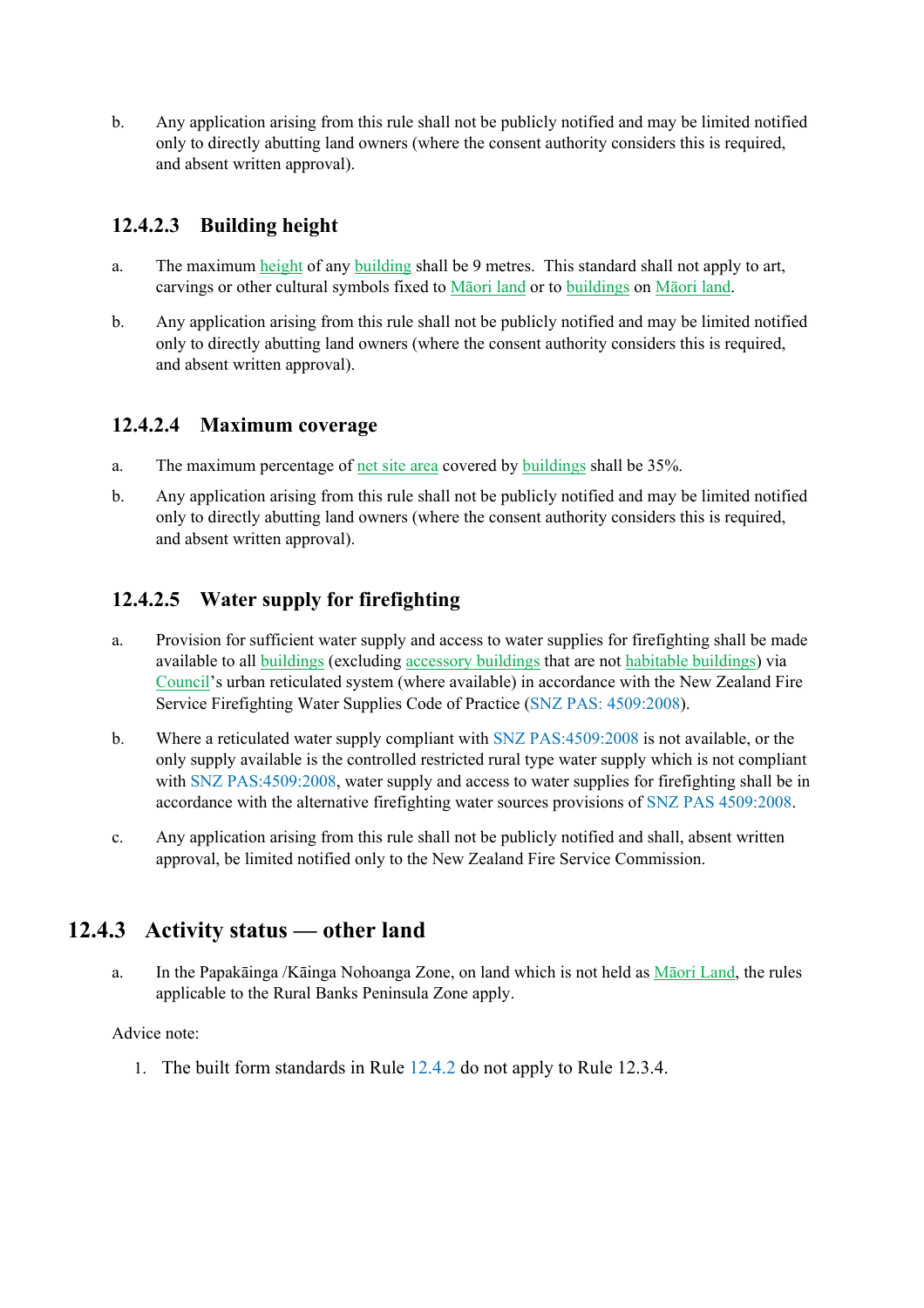# **12.5 Rules – Matters of discretion – Māori Land**

### **12.5.1 Internal boundary setback**

- a. The extent to which the site layout and use of spaces maintains adequate levels of privacy and outlook for adjoining sites, taking into account:
	- i. the need to enable an efficient, practical and/or pleasant use of the remainder of the site;
	- ii. the need to provide future occupants with adequate levels of daylight and outlook from internal living spaces;
	- iii. the need to provide future occupants with adequate levels of privacy from neighbouring residential units or sites;
	- iv. adequate separation distance from any existing direct facing windows or balconies (within the site or on adjoining sites) or to ensure appropriate levels of privacy are maintained; and
	- v. any adverse effects of the proximity or bulk of the building in terms of loss of access to daylight on and outlook from adjoining sites.

### **12.5.2 Road boundary setback**

- a. Any loss of privacy for adjoining properties through overlooking.
- b. Alternative practical locations for the building on the site.

### **12.5.3 Building height**

- a. The extent to which an increase in building height and any associated increase in the scale and bulk of the building:
	- i. reflects the cultural and functional requirements of the building and purposes of the zone; and
	- ii. affects amenity values of adjoining properties, resulting from visual dominance, loss of daylight and sunlight admission, and loss of privacy from overlooking.

## **12.5.4 Coverage**

- a. Whether the additional coverage of the zone with buildings is appropriate to its context, taking into account:
	- i. the function of the building to support Ngai Tāhu whānau to deliver economic, social and cultural development;